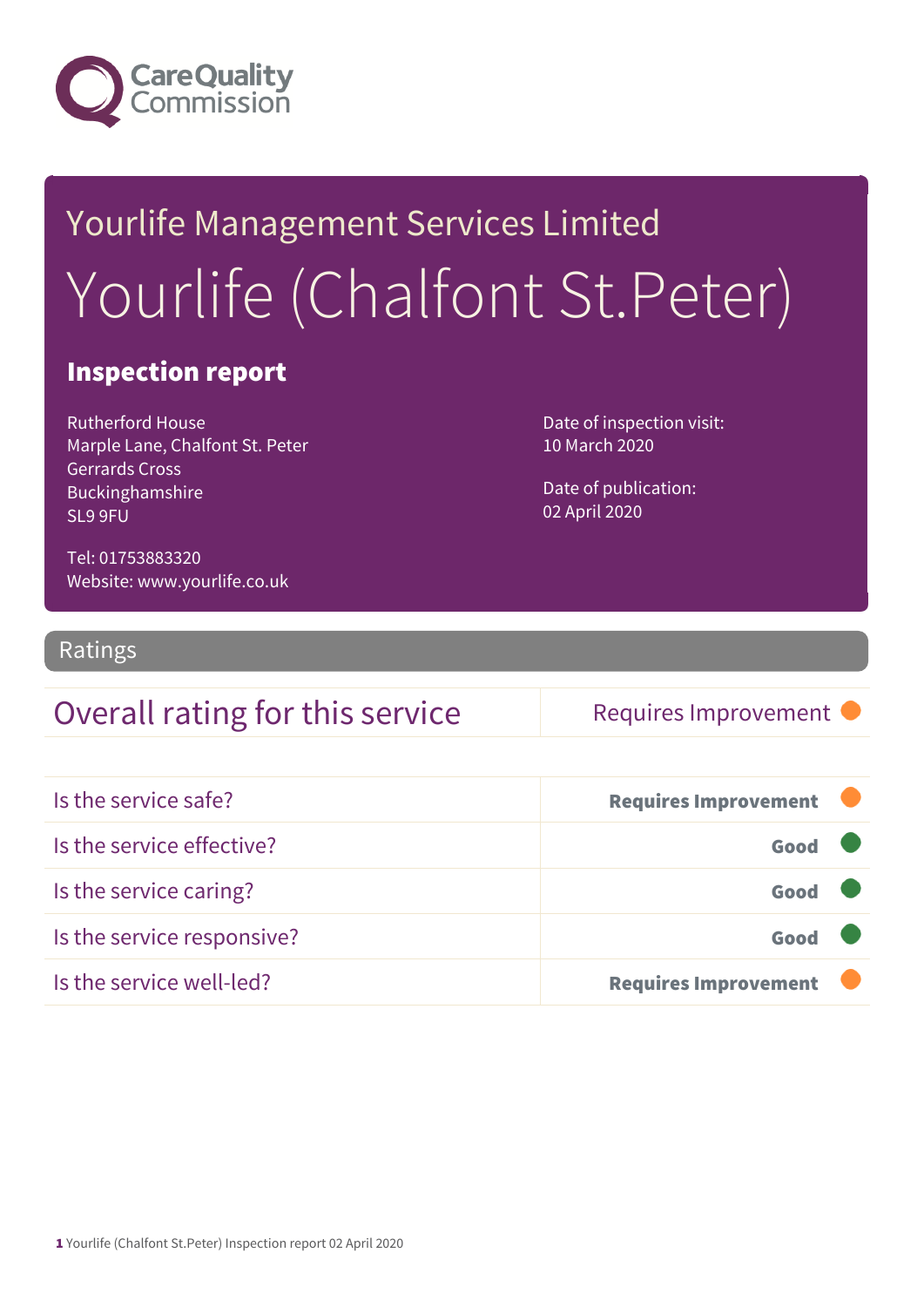### Summary of findings

### Overall summary

#### About the service

Yourlife is a domiciliary care agency based at Rutherford House retirement village. Rutherford house accommodates people aged 70 and over. People live in self-contained apartments with access to domestic services such as cleaning, laundry and an on-site bistro. The service is run by Yourlife Management Services Limited, who run similar services across the country.

Not everyone who used the service received personal care. CQC only inspects where people receive personal care. This is help with tasks related to personal hygiene and eating. Where they do, we also consider any wider social care provided. Yourlife offers personal care to people when the need arises. At the time of the inspection the service was providing personal care to two people.

#### People's experience of using this service and what we found

People told us they felt safe and systems were in place to safeguard people. Some risks to them were identified and managed. However, some aspect of practice had not been risk managed and addressed, including Infection control risks.

People's health and nutritional needs were identified, and support provided if required. People were supported to have maximum choice and control of their lives and staff supported them in the least restrictive way possible and in their best interests however, the systems and records in the service did not always support this practice. We have made a recommendation to address this.

People had person centred care plans in place. They were involved in their care, progress and reviews. People's felt their communication needs were met but their communication was not identified in their assessments and plan of care. We have made a recommendation to address this to meet the accessible information standard.

People were supported by a service who had a registered manager who was accessible and available to them. Systems were in place to audit the service. However, actions from those audits were not always completed which impacted on record management. The registered manager and area manager had identified improvements were required and extra support was being put in place to enable improvements to be made in a timely manner.

The service was not administering people's medicine at the time of this inspection. Therefore, we were unable to assess medicine practices. However, systems were in place to ensure safe medicine practices were promoted.

People were supported by staff who were inducted, trained and supervised. Staff were suitably recruited, and sufficient staff were provided to meet individuals care package requirements. People's privacy and independence were promoted. Systems were in place to deal with concerns and complaints. This enabled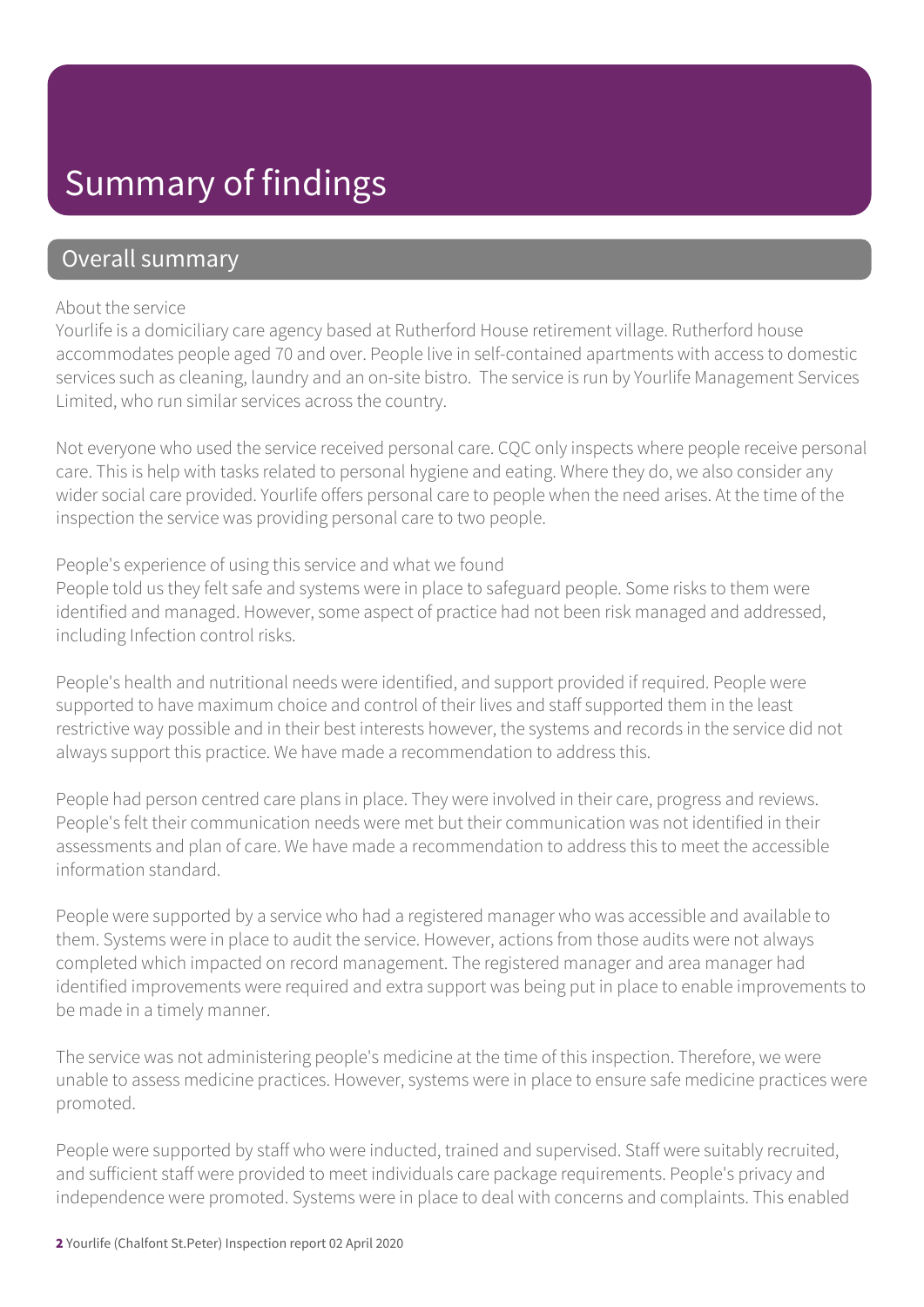people to raise concerns about their care if they needed to.

People and their relatives told us they were happy with the care and support they received. They described staff as "Kind, caring wonderful and superb". One person described the care as flexible and the support they had been given had led to an increase in their mobility and independence. They were complimentary of individual staff members and the registered manager whom had encouraged them.

For more details, please see the full report which is on the CQC website at www.cqc.org.uk

#### Rating at last inspection

This service was registered with us on 25/02/2019 and this is the first inspection.

#### Why we inspected

This was a planned inspection based on the date the service was registered with us.

We have found evidence that the provider needs to make improvement. Please see the safe section of this full report.

You can see what action we have asked the provider to take at the end of this full report.

#### Enforcement

We have identified a breach of Regulation in relation to safe care and treatment at this inspection. Please see the action we have told the provider to take at the end of this report.

#### Follow up

We will request an action plan for the provider to understand what they will do to improve the standards of quality and safety. We will return to visit as per our re-inspection programme. If we receive any concerning information we may inspect sooner.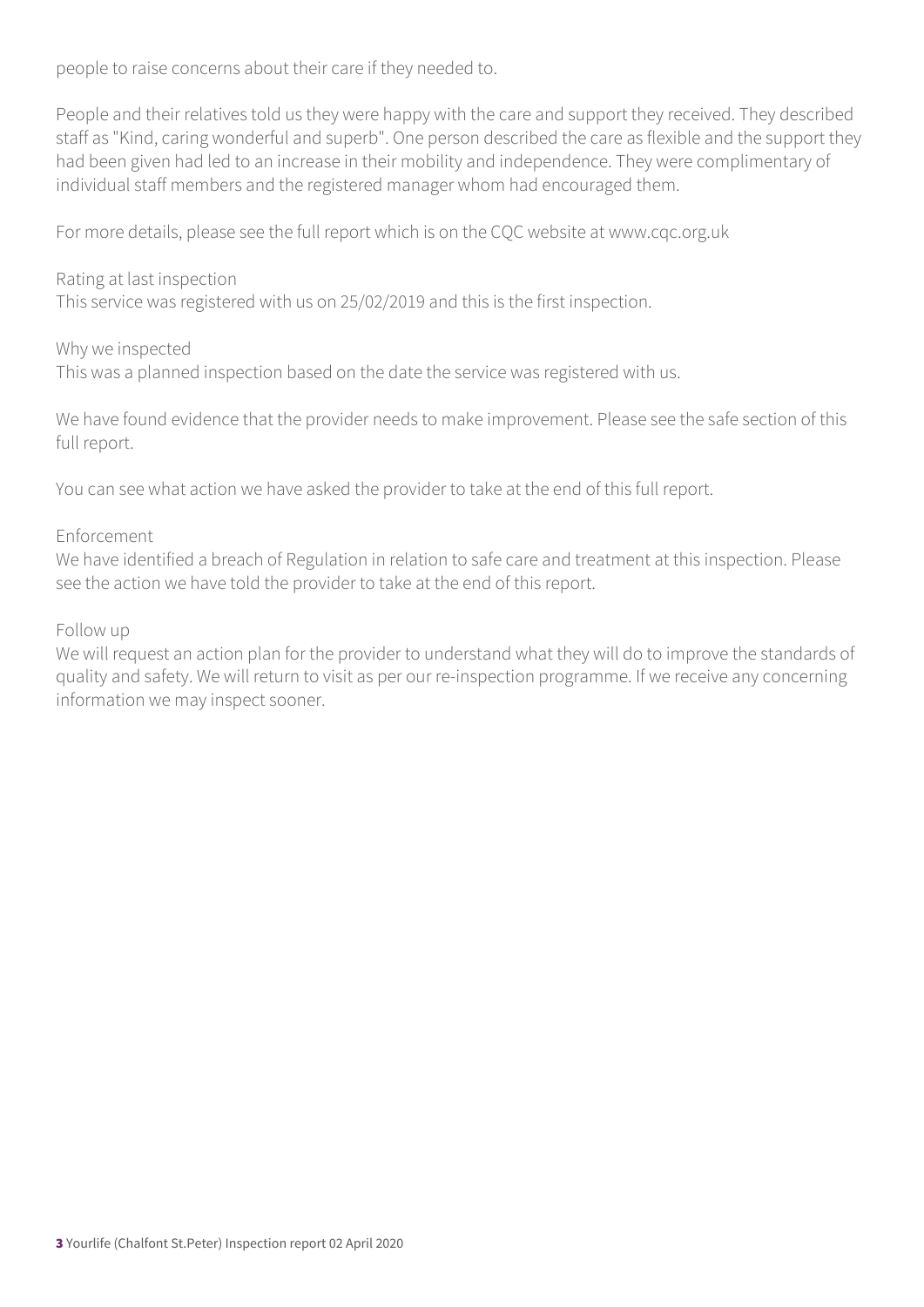### The five questions we ask about services and what we found

We always ask the following five questions of services.

| Is the service safe?                          | <b>Requires Improvement</b> |
|-----------------------------------------------|-----------------------------|
| The service was not always safe.              |                             |
| Details are in our safe findings below.       |                             |
| Is the service effective?                     | Good                        |
| The service was effective.                    |                             |
| Details are in our effective findings below.  |                             |
| Is the service caring?                        | Good                        |
| The service was caring.                       |                             |
| Details are in our caring findings below.     |                             |
| Is the service responsive?                    | Good                        |
| The service was responsive.                   |                             |
| Details are in our responsive findings below. |                             |
| Is the service well-led?                      | <b>Requires Improvement</b> |
| The service was not always well-led.          |                             |
| The service was not well-led.                 |                             |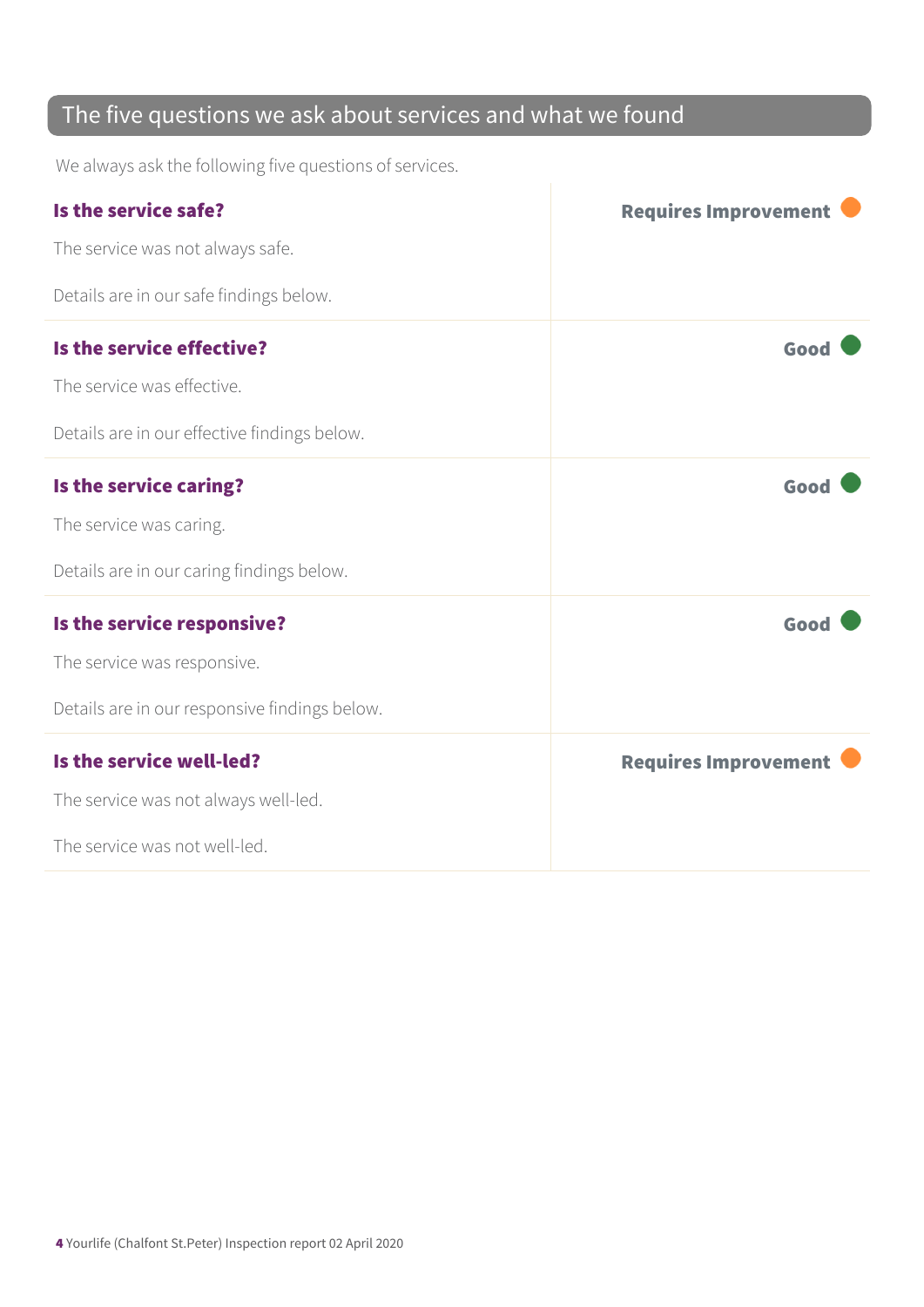

# Yourlife (Chalfont St.Peter) Detailed findings

### Background to this inspection

#### The inspection

We carried out this inspection under Section 60 of the Health and Social Care Act 2008 (the Act) as part of our regulatory functions. We checked whether the provider was meeting the legal requirements and regulations associated with the Act. We looked at the overall quality of the service and provided a rating for the service under the Care Act 2014.

Inspection team The inspection was carried out by one inspector.

#### Service and service type

This service provides personal care to people living in a retirement living complex, which is purpose-built accommodation on a shared site. People's care and housing are provided under separate contractual agreements. CQC does not regulate the premises and this inspection only looked at the personal care provided for people using the service.

The service had a manager registered with the Care Quality Commission. This means that they and the provider are legally responsible for how the service is run and for the quality and safety of the care provided.

#### Notice of inspection

This inspection was announced. We gave the service 24 hours' notice of the inspection. This was because we needed to be sure that the provider or registered manager would be in the office to support the inspection.

#### What we did before the inspection

We reviewed information we had received about the service since it was registered with us. The provider was not asked to complete a provider information return prior to this inspection. This is information we require providers to send us to give some key information about the service, what the service does well and improvements they plan to make.

#### During the inspection

We spoke with two people who used the service and their relatives about their experience of the care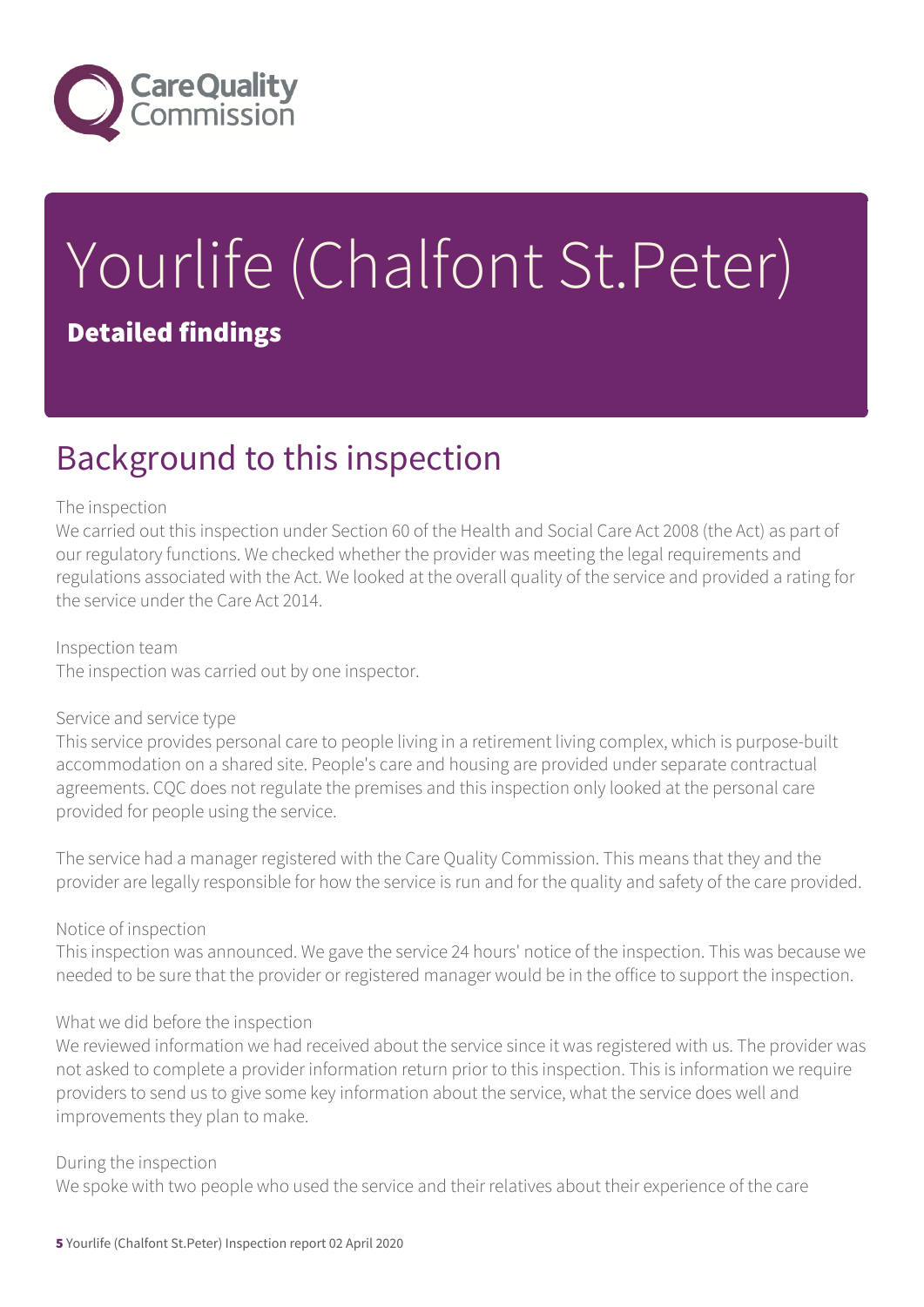provided. We spoke with three members of staff including the registered manager.

We reviewed a range of records. This included two people's care records and three staff files in relation to recruitment and staff supervision. A variety of records relating to the management of the service, including rotas, complaints and accident/ incident records.

#### After the inspection

We continued to seek clarification from the provider to validate evidence found. We looked at quality assurance records, training matrix and relevant policies and procedures.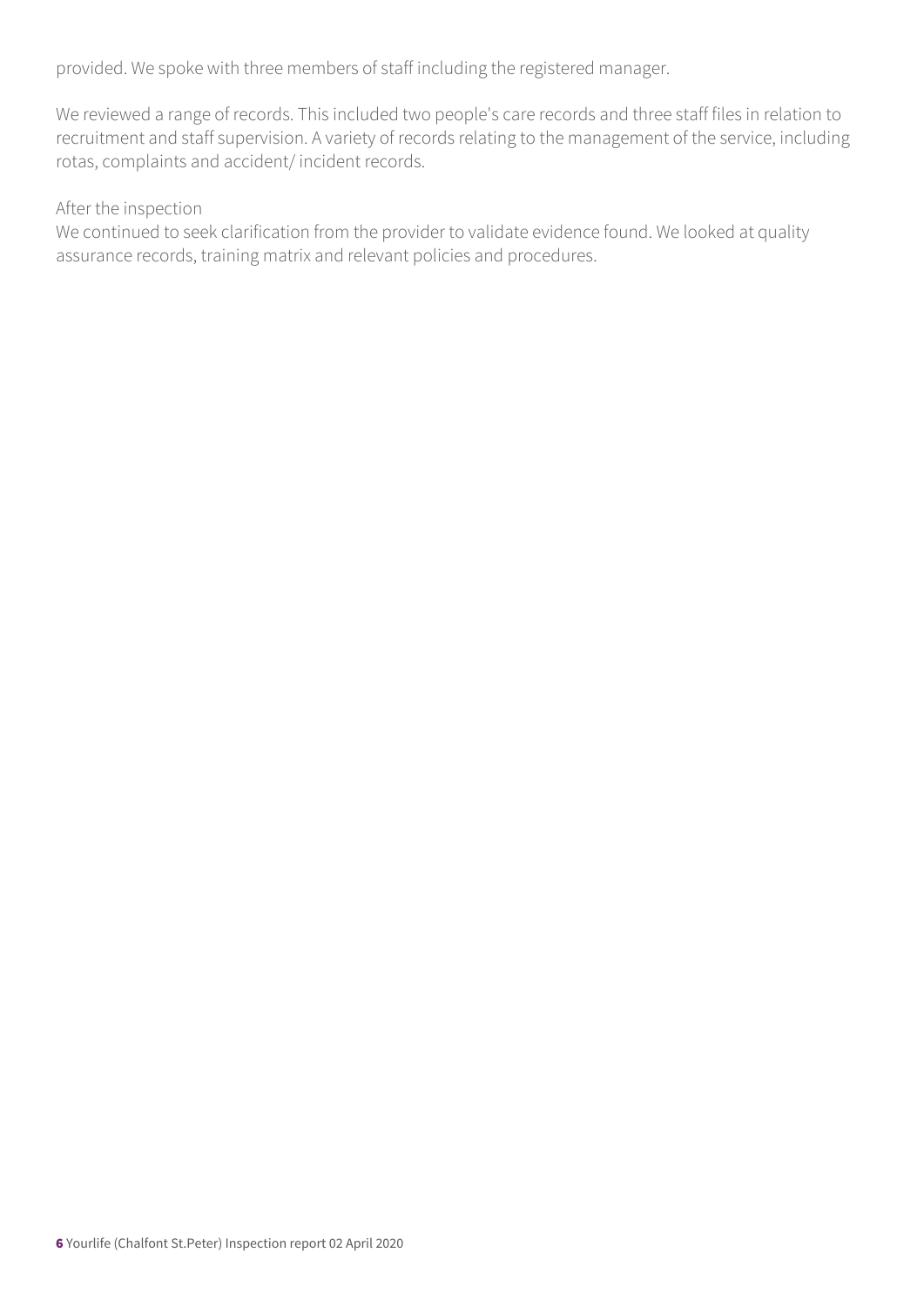### Is the service safe?

## Our findings

Safe – this means we looked for evidence that people were protected from abuse and avoidable harm.

This is the first inspection for this newly registered service. This key question has been rated requires improvement. This meant some aspects of the service were not always safe and there was limited assurance about safety. There was an increased risk that people could be harmed.

Assessing risk, safety monitoring and management, Learning lessons when things go wrong and Preventing and controlling infection

- Some aspects of risks to people were identified and managed such as risks of falls and use of the shower. One person had a moving and handling risk assessment, whilst another person who required a moving and handling risk assessment did not have one.
- The risks around the management and self-administration of a person's medicine were not identified and mitigated. Alongside this the risks around a blood thinner medicine were not identified and considered.
- Systems were in place to record and report accident and incidents. Staff were clear of their responsibility to do that. People informed us of two recent accidents that had occurred, which for one person was recorded in their daily file but no accident report was completed. For the other person no record was maintained. The registered manager told us the person was not receiving the regulated activity of personal care at the time, however the organisations policy and procedure on accident and incidents indicated all accidents were to be recorded.
- One person had an environmental risk assessment in place in relation to potential risks in their apartment. For the other person this was not completed.
- The registered manager confirmed there was no system in place to enable them to evidence that they learnt lessons when things go wrong. Accident and incidents were reported to the organisation however, the registered manager had no overview of these to identify trends and prevent reoccurrence.

● The provider had infection control policies in place to prevent and control infections and clear instructions were provided to visitors and people around the Covid -19 virus. However, the service did not have an infection control risk assessment or audit in place to enable them to identify and mitigate infection control risks and monitor infection control practices.

We found no evidence that people had been harmed however, systems were not in place or robust enough to demonstrate safe care and treatment was consistently provided and risks were mitigated. This placed people at risk of harm. This was a breach of regulation 12 (Safe Care and treatment) of the Health and Social Care Act 2008 (Regulated Activities) Regulations 2014.

The provider responded immediately during and after the inspection and put systems in place to improve accident reporting and manage risks.

- The service had considered other risks in relation to their practices such as lone working, ironing and cooking.
- Staff were trained in infection control and they had access to and used disposable protective items, such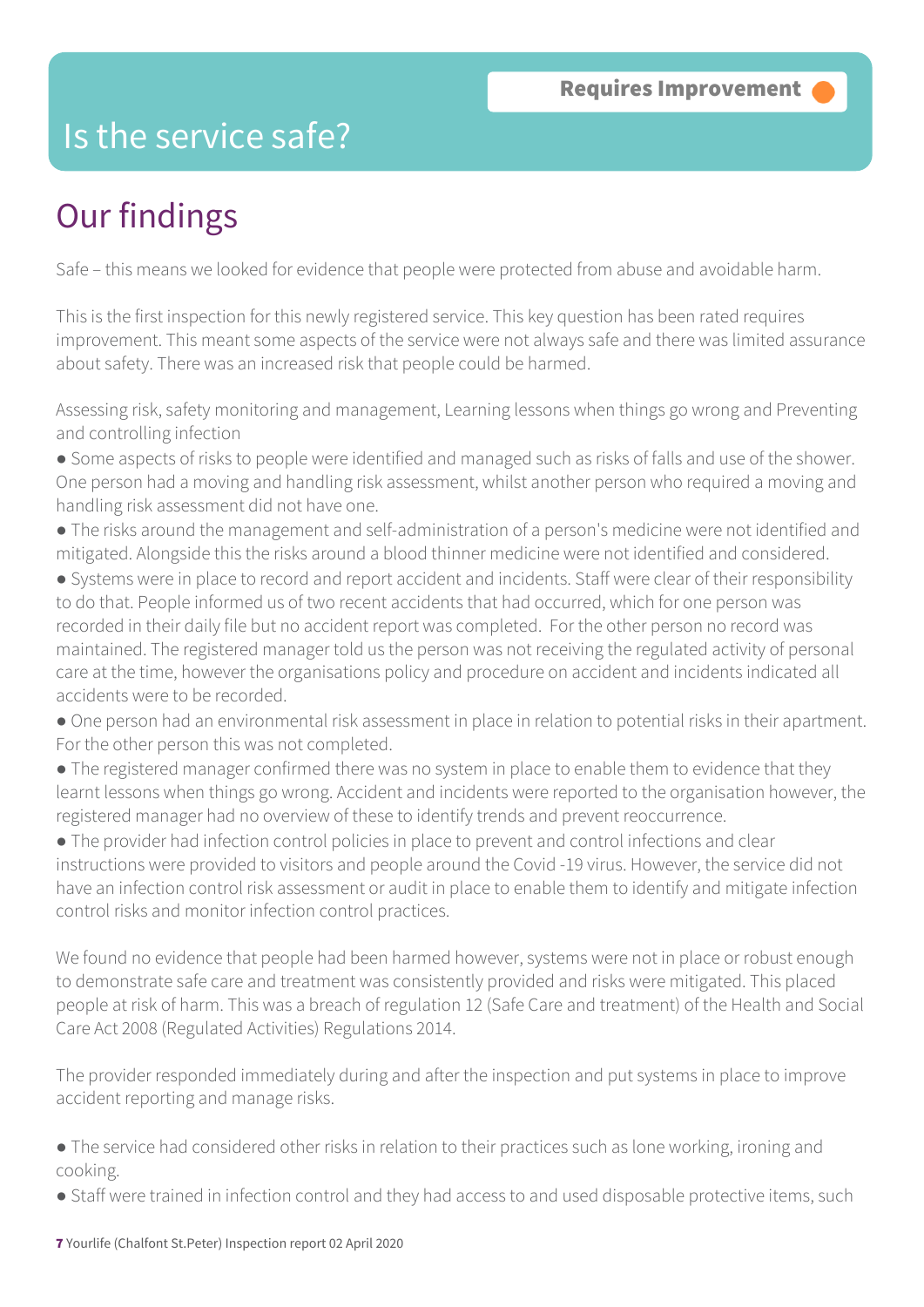as gloves and aprons.

Using medicines safely

● The service had systems in place to promote safe medicine administration. The provider had a medicine administration policy in place and staff were trained and deemed competent to administer medicines.

● At the time of the inspection staff were not administering medicines, with individuals or their family member taking on this role. Therefore, medicine administration records were not available to enable us to assess that medicines were given as prescribed.

Systems and processes to safeguard people from the risk of abuse

● The provider had systems in place to safeguard people. Access to the building was secure and visitors to the service were required to sign in. People who required it were provided with pendants and each apartment had a call system.

● Staff were provided with safeguarding training and had access to safeguarding policies and procedures to enable them to safeguard people. Staff were clear of their responsibilities to report poor practice. Staff members commented "If I was informed of any potential abuse, I would take action. I would inform the manager, the local authority and if necessary, go to the area manager".

● The registered manager was aware of their responsibilities to report safeguarding incidents to the local authority and the Commission. Records were maintained of the alerts made, outcome and actions taken.

● People told us they felt safe. When we asked a person if they felt safe. They commented "Very much so, someone here 24/7 and that is reassuring". Another person commented "I can use the call bell if I need help and staff come quickly". They went on to give us examples of when they required help and got it, which they felt grateful for.

Staffing and recruitment

● Systems were in place to ensure staff were suitably recruited. Staff completed an application form and attended for interview. Prior to a new member of staff commencing work, checks were carried out such as obtaining references from previous employers and Disclosure and Barring Service checks (DBS). A DBS is a criminal record check. Staff files did not contain a recent photo. The registered manager confirmed this was actioned after the inspection.

● Sufficient staff were available to provide a person-centred service to people. People had an agreed schedule of care calls which they confirmed was provided and maintained. There was also flexibility within the service to support people at other times, including any emergency calls and people were provided with the same staff where possible to promote continuity of care.

● A staff member was provided at night to further support the service and promote people's safety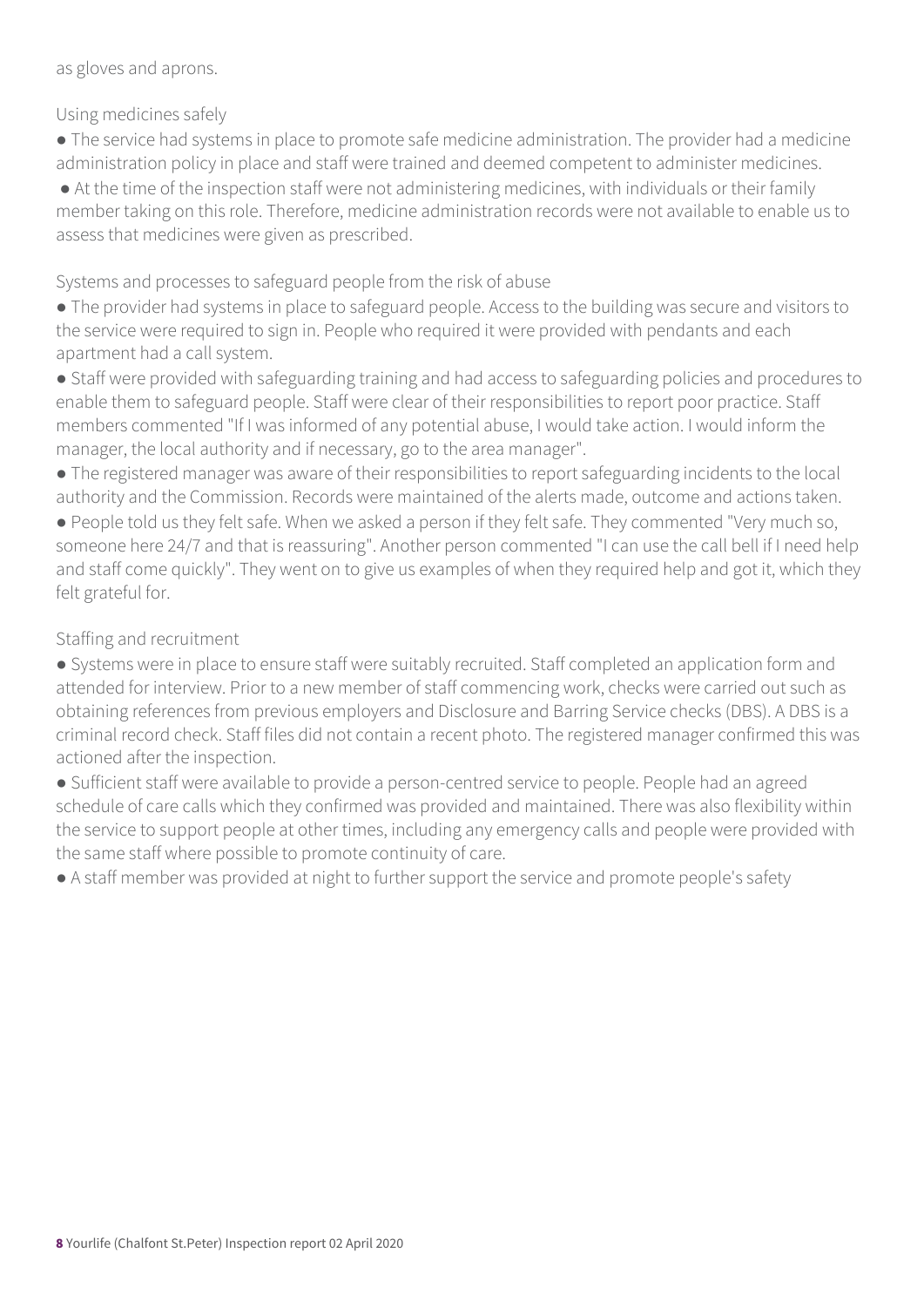### Is the service effective?

## Our findings

Effective – this means we looked for evidence that people's care, treatment and support achieved good outcomes and promoted a good quality of life, based on best available evidence.

This is the first inspection for this newly registered service. This key question has been rated as good. This meant people's outcomes were consistently good, and people's feedback confirmed this.

#### Ensuring consent to care and treatment in line with law and guidance

The Mental Capacity Act 2005 (MCA) provides a legal framework for making particular decisions on behalf of people who may lack the mental capacity to do so for themselves. The Act requires that, as far as possible, people make their own decisions and are helped to do so when needed. When they lack mental capacity to take particular decisions, any made on their behalf must be in their best interests and as least restrictive as possible.

People can only be deprived of their liberty to receive care and treatment when this is in their best interests and legally authorised under the MCA.

When people receive care and treatment in their own homes an application must be made to the Court of Protection for them to authorise people to be deprived of their liberty.

We checked whether the service was working within the principles of the MCA and whether any conditions on authorisations to deprive a person of their liberty had the appropriate legal authority from the Court of Protection and were being met.

● Staff were trained in the Mental Capacity Act 2005 (MCA). During discussion with us they demonstrated a good understanding of the Act and how it related to the people they supported.

● People were actively encouraged to be involved in decisions about their care. The service had recently started providing care to a person and whilst it was deemed they had some capacity to make decisions on their care, assessments were still on going to enable them to decide if best interest decision meetings were required for more complex decisions in relation to medicine administration and the person's safety.

We recommend the provider seeks advice from a reputable source about best practice in relation to the implementation of the Mental Capacity Act 2005.

Assessing people's needs and choices; delivering care in line with standards, guidance and the law

● The registered manager confirmed people were assessed and their package of care agreed prior to staff providing the care and support. The registered manager advised a record of their assessment was recorded in a book and then from this care plans and risk assessments were developed. They confirmed they had assessed a person in hospital before they came to live to the service and satisfied themselves that they could meet the person's needs. The area manager informed us that the care plan template was also the assessment template although this was not clear.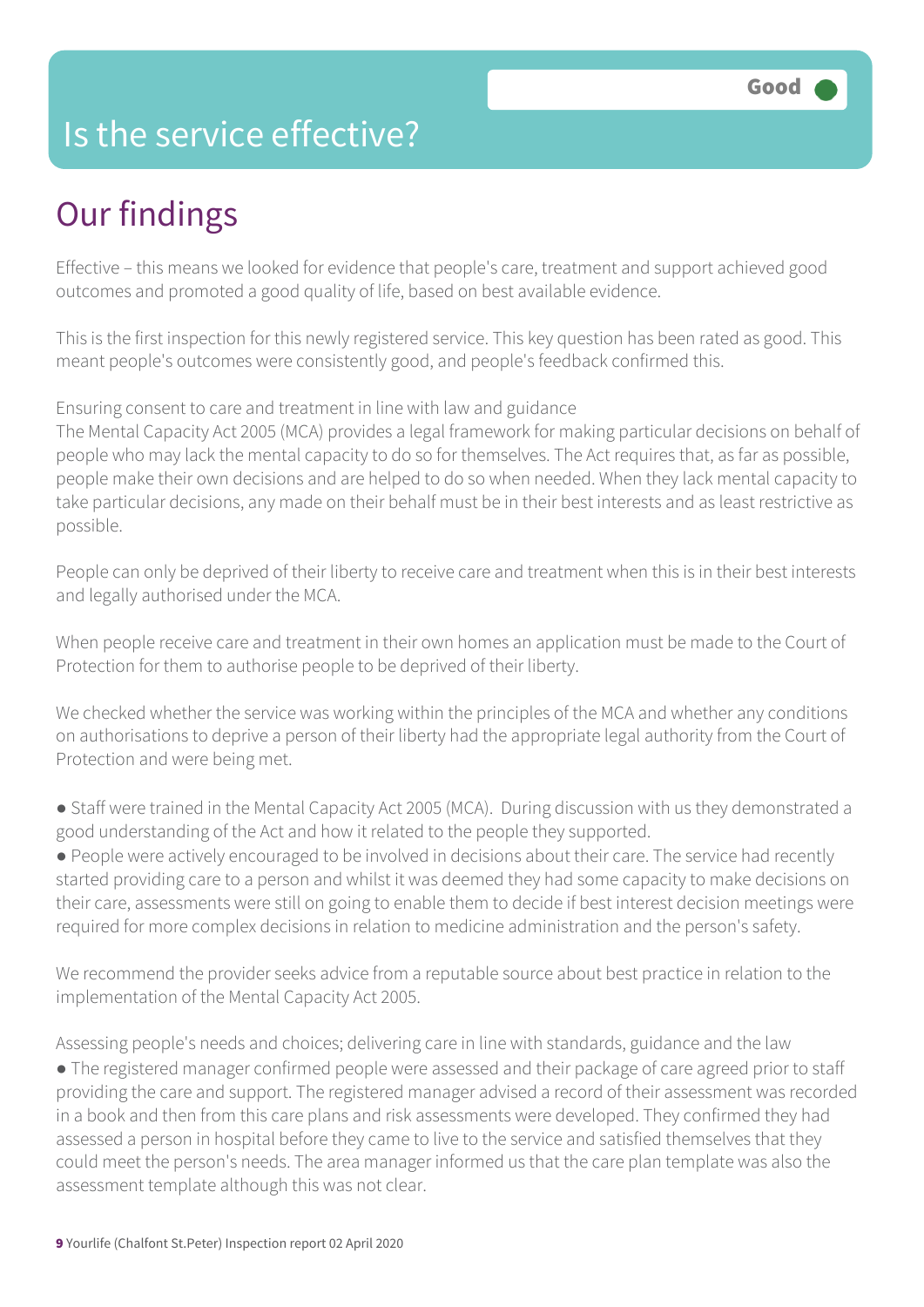● People's religious and cultural needs were identified, and staff were trained in equality, diversity and inclusion to enable them to support people's preferences and needs in line with the equality act.

#### Staff support: induction, training, skills and experience

● People were supported by staff who had been suitably trained and supported in their roles. New staff told us they worked alongside experienced staff in getting to know people and the support they required. They confirmed they were given an induction into various aspects of the service. However, records were not available on all staff files viewed to show that staff had received an induction and worked in a shadowing capacity.

● The provider's procedure on inductions and training indicated staff new to care would complete the care standards training. The Care Certificate is an agreed set of standards that sets out the knowledge, skills and behaviours expected of specific job roles in the health and social care sectors. It's made up of the 15 minimum standards that should be covered if you are 'new to care' and should form part of a robust induction programme. The service had recruited staff with experience of care and the provider was aware that staff new to care needed to complete this training.

• Staff confirmed they felt suitably trained to do their job. They confirmed they had access to eLearning which a staff member described as "Really good". The training records viewed showed staff were trained in dementia awareness, fire safety, first aid, infection control, food hygiene, moving and handling and personcentred care.

● Staff told us they felt very well supported by the registered manager. A staff member commented "There are always opportunities to speak to the registered manager and get support and guidance". Staff told us they had one to one supervision and records showed staff had a 6-week review, interim probationary reviews, annual appraisals and one to one supervision meetings. Alongside this spot checks of staff practice took place

Supporting people to eat and drink enough to maintain a balanced diet

- People's care plans outlined their nutritional needs and the support if any required with meals and drinks preparation. People had facilities in their apartments to prepare and cook their own meals.
- People also had access to a bistro on site where a range of meals were available to people. The two people we spoke with told us they preferred to use the bistro for their lunch, and it enabled them to socialise with other people living in the scheme also.

Staff working with other agencies to provide consistent, effective, timely care

● The service worked closely with the developer to ensure that people's apartments and equipment provided was safe and regular servicing took place.

Supporting people to live healthier lives, access healthcare services and support

● People's care plans outlined if people took responsibility for their own health needs or if they required staff support. People accessed their GP's and attended health appointments independently or with relative's support. They followed up on relevant referrals and kept the service informed.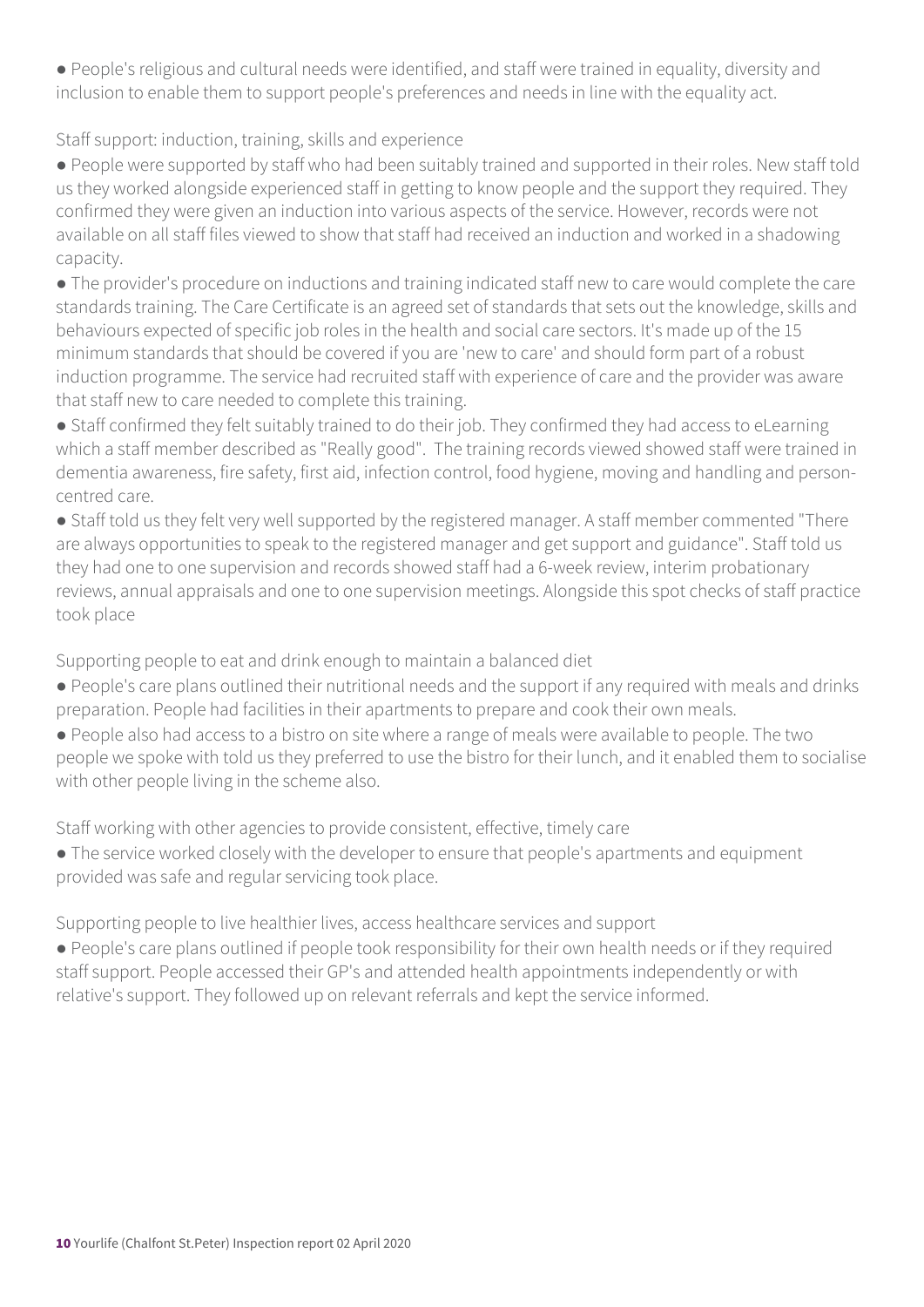### Is the service caring?

## Our findings

Caring – this means we looked for evidence that the service involved people and treated them with compassion, kindness, dignity and respect.

This is the first inspection for this newly registered service. This key question has been rated as good. This meant people were supported and treated with dignity and respect; and involved as partners in their care.

Ensuring people are well treated and supported; respecting equality and diversity

● Staff were trained in dignity in care to support them in their practice of caring for people.

● People told us staff were kind and caring. A person described one staff member as a "Gem". They went onto say what caring meant to them. They commented "A good carer see my problems as I see them and help me make the correct decision. [Staff members name] has the ability to do that. They put them self in my position and understand me". A relative commented "The staff are wonderful, superb and I could not ask for better".

Supporting people to express their views and be involved in making decisions about their care ● People were given information and support to make decisions on their care. Their decisions were respected.

● People were involved in their care plans and had signed them to say they agreed with them. They had regular reviews of their care which demonstrated changes in people's health, well-being and progress made.

● The service facilitated meetings for people. These were used to update them on aspects of the service such as maintenance issues, activities and potential risks and measures in place in relation to Covid -19 virus. Information relating to the service was on display on notice boards throughout the service and accessible to people.

Respecting and promoting people's privacy, dignity and independence

● People's care plans showed their independence was promoted in all aspects of their care and they were encouraged and enabled to do as much as they could for themselves. One person's independence had improved greatly since they had come to live at the service. They told us how staff and the registered manager had made that happen and they were now more mobile and able to do things for themselves like make drinks and prepare food. They commented "I have been able to get a lot of independence back." They were motivated for this to further improve.

● People told us staff respected their privacy and dignity. A relative stated "They always wait for me to say come in." Care plans outlined how staff accessed people's apartments and guidance was provided to remind staff to promote people's privacy and dignity around personal care and showering.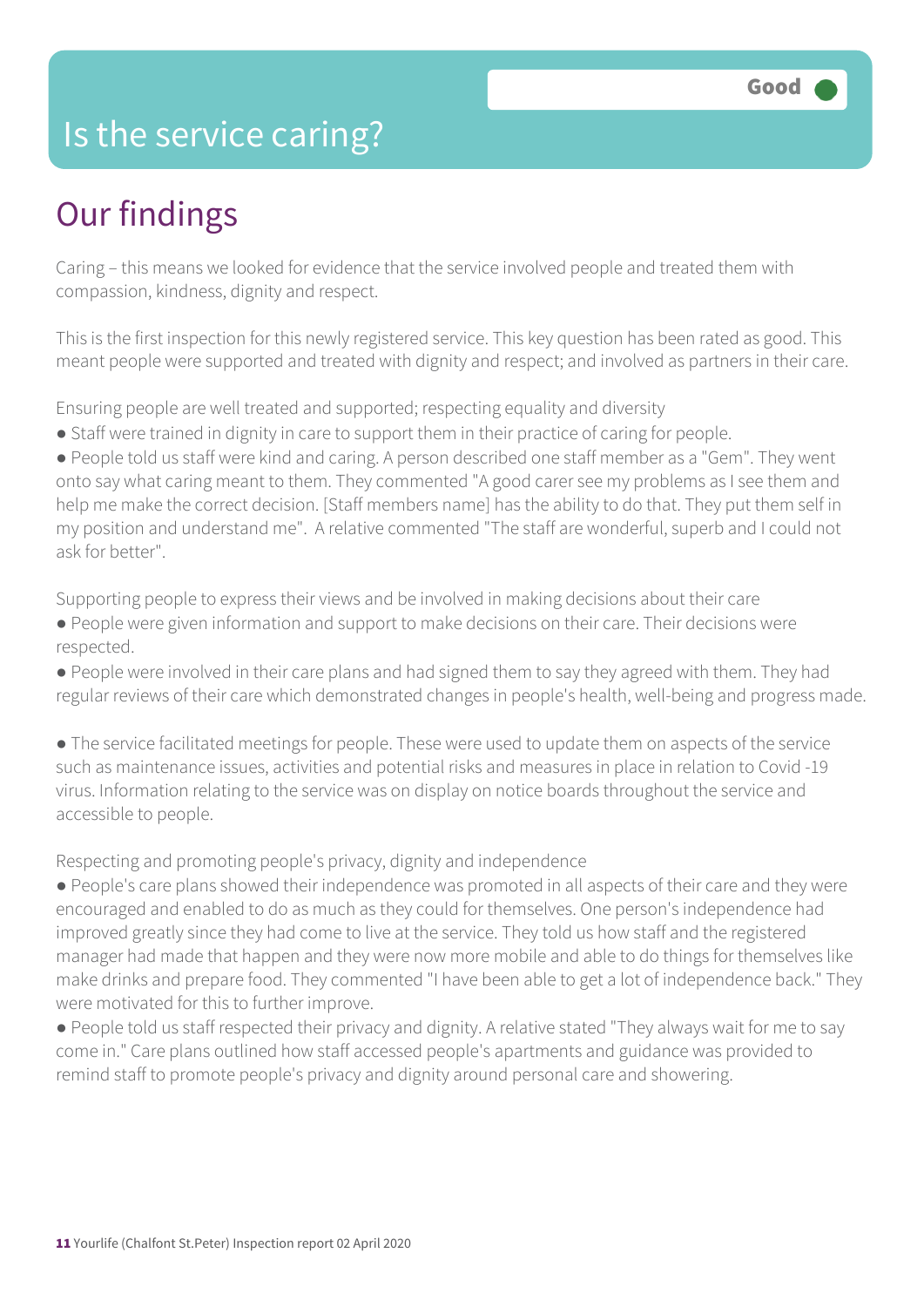### Is the service responsive?

# Our findings

Responsive – this means we looked for evidence that the service met people's needs.

This is the first inspection for this newly registered service. This key question has been rated as good. This meant people's needs were met through good organisation and delivery.

Meeting people's communication needs

Since 2016 onwards all organisations that provide publicly funded adult social care are legally required to follow the Accessible Information Standard (AIS). The standard was introduced to make sure people are given information in a way they can understand. The standard applies to all people with a disability, impairment or sensory loss and in some circumstances to their carers.

- The registered manager was unaware of the Accessible Information Standard. A copy of the providers Accessible Information standard guidance was provided after the inspection. This indicated that people's communication needs would be identified, recorded, flagged, shared and acted on.
- People's care plans made no reference to their communication needs and it was not established if people required aids, equipment or information in other formats to enable them to communicate effectively. For one person this could impact on their ability to contribute to decisions about their care. However, the service had only recently started providing care to that person and their needs and abilities were still being assessed.
- Key information such as the complaints procedure was not available in other formats such as easy read.

We recommend the provider seeks advice from a reputable source about best practice in relation to meeting the Accessible Information Standard.

Improving care quality in response to complaints or concerns

- The provider had a complaints policy in place which outlined how complaints were to be responded to. It provided people with the details of who to refer their complaint to if they remained dissatisfied with the providers handling of their complaint.
- ●The service had a complaints and compliments folder in place however, this was for all complaints/ compliments received relating to the retirement village and not specifically for complaints relating to the people receiving the regulated activity. The registered manager agreed to separate those to make them more accessible.
- The service had received two complaints in respect of the regulated activity. These were addressed with the individual.
- People told us they felt able to raise concerns and complaints. A person commented "I feel able to raise concerns with anyone and the [ registered managers name] is quick at resolving situations".

Planning personalised care to ensure people have choice and control and to meet their needs and preferences

● People had care plans in place which outlined the time of the calls, length of the call and the support required. These showed regular reviews and progress of an individual. A revised updated care plan was in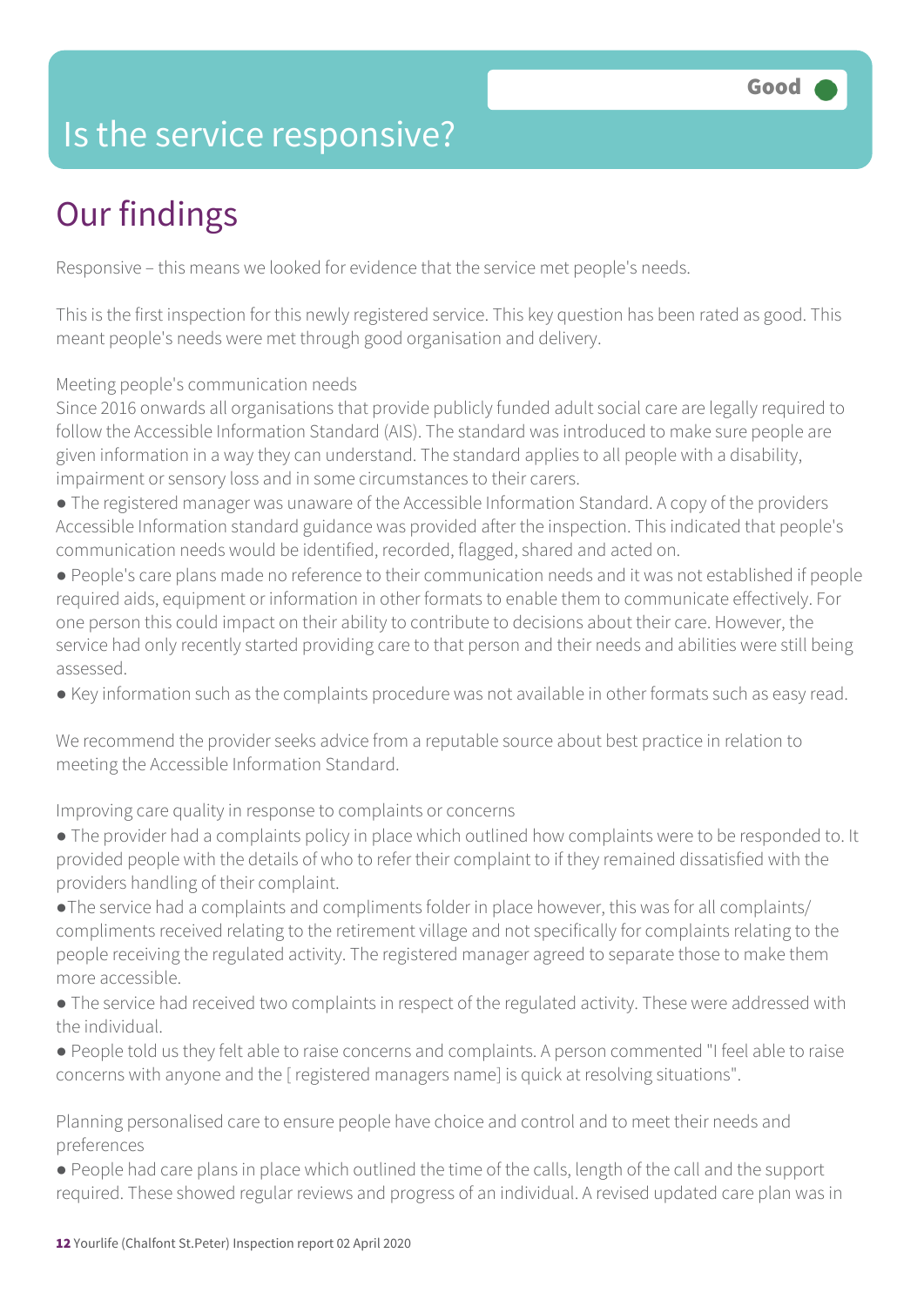the process of being implemented to take account of the changes and further promote the person's independence and involvement in their care.

● A person was positive about the care they had received. They described person centred care which was flexible and had a positive impact and outcome for them, in that they had started to regain skills and independence in undertaking tasks. They and their family member felt they had progressed greatly since being at the service.

End of life care and support

● At the time of the inspection the service was not supporting anyone on end of life care. A copy of an advance care plan decision was included in one person's care plan. The registered manager confirmed discussions would take place with family members as to the support required for individuals as the need arises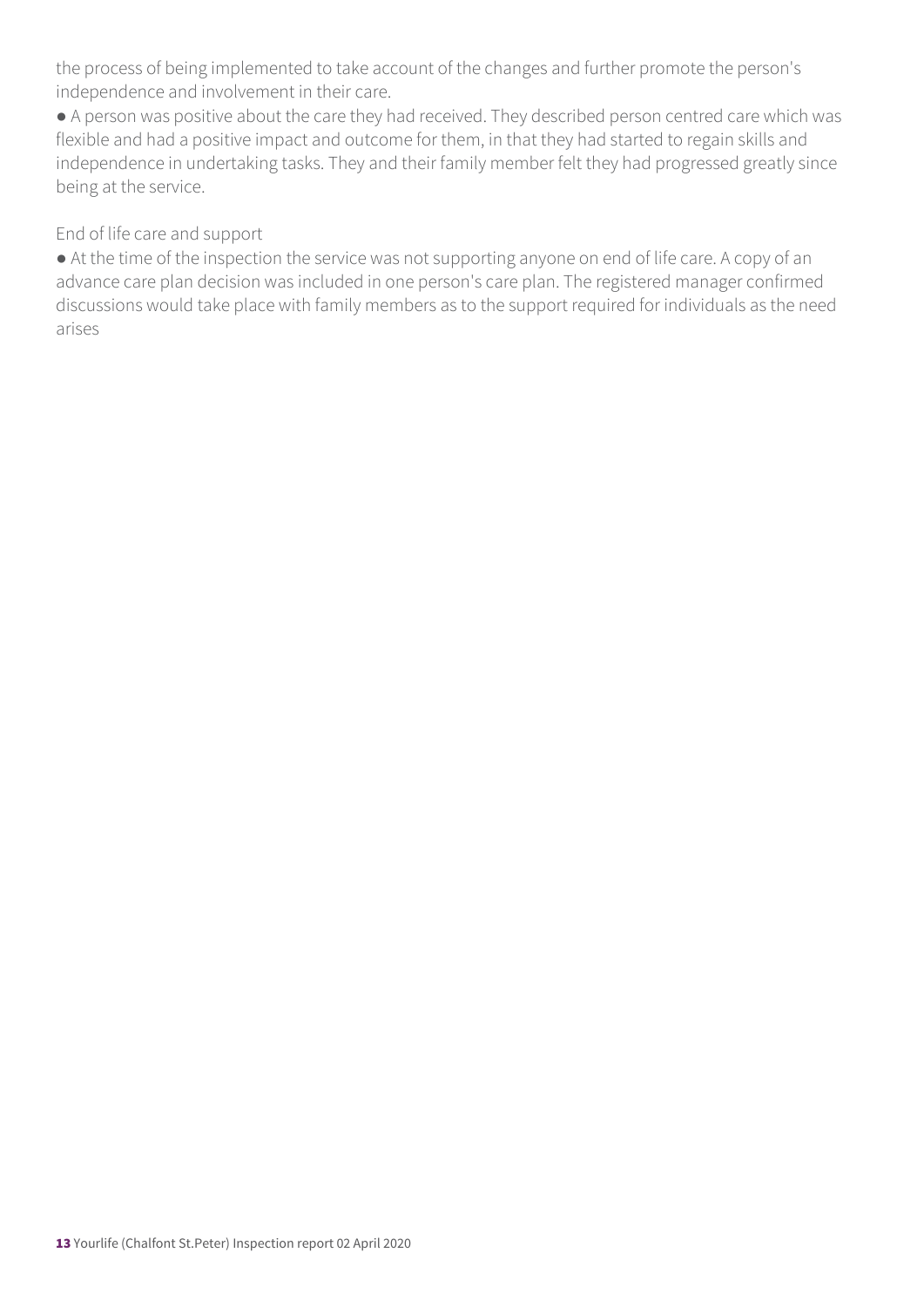### Is the service well-led?

## Our findings

Well-Led – this means we looked for evidence that service leadership, management and governance assured high-quality, person-centred care; supported learning and innovation; and promoted an open, fair culture.

This is the first inspection for this newly registered service. This key question has been rated as requires improvement: This meant the service management and leadership was inconsistent. Leaders and the culture they created did not always support the delivery of high-quality, person-centred care.

Managers and staff being clear about their roles, and understanding quality performance, risks and regulatory requirements

● The registered manager had duty managers and care and support staff to support him in his role. A number of staff were new in role and they were still developing their skills and understanding of the job. As a result, the responsibilities of the day to management and monitoring of the service was the responsibility of the registered manager. Therefore, we found some aspects of monitoring and actions from audits were not completed and not all records were suitably maintained.

● Care plans and risk assessments were not kept updated and risk assessment documentation was not dated. All accident and incidents were not recorded or reported.

● The provider had systems in place to audit the service. Staff spot checks and audits of practice took place. The audit completed in January 2020 identified issues which we found In relation to information within care plans, lack of specific risk assessments, medicine practices and records. We found the required improvements had not been made. The registered manager and area manager were aware aspects of record keeping and the response to actions from audits needed to improve. They were looking at the registered managers work load and providing additional support to the registered manager to enable those shortfalls to be addressed in a more timely manner.

We recommend the provider works to best practice in relation to record management and ensuring good governance is effective to meet regulations.

Promoting a positive culture that is person-centred, open, inclusive and empowering, which achieves good outcomes for people

- The registered manager's vision and values for the service was to keep people safe, enrich their lives and enable them to live independently.
- People told us the service was well managed. They described the registered manager as "Fantastic, wonderful, patient, level headed and always accessible." People commented "[Registered managers name] does a tough job", and "I feel reassured by him."

● Staff told us the service was well managed. They described the registered manager as "Accessible, approachable, easy to talk to and addresses issues". A staff member commented [Registered managers name] is exceptional, he is just so hands on, has time for everybody, he is full of praise and he has definitely given me confidence. There is no hierarchy, and everyone is treated equally." and "[Registered managers name]" is very passionate about what he does and promoting people's independence. He is lively and keeps the place upbeat and fun whilst promoting amazing standards. I feel proud to work here."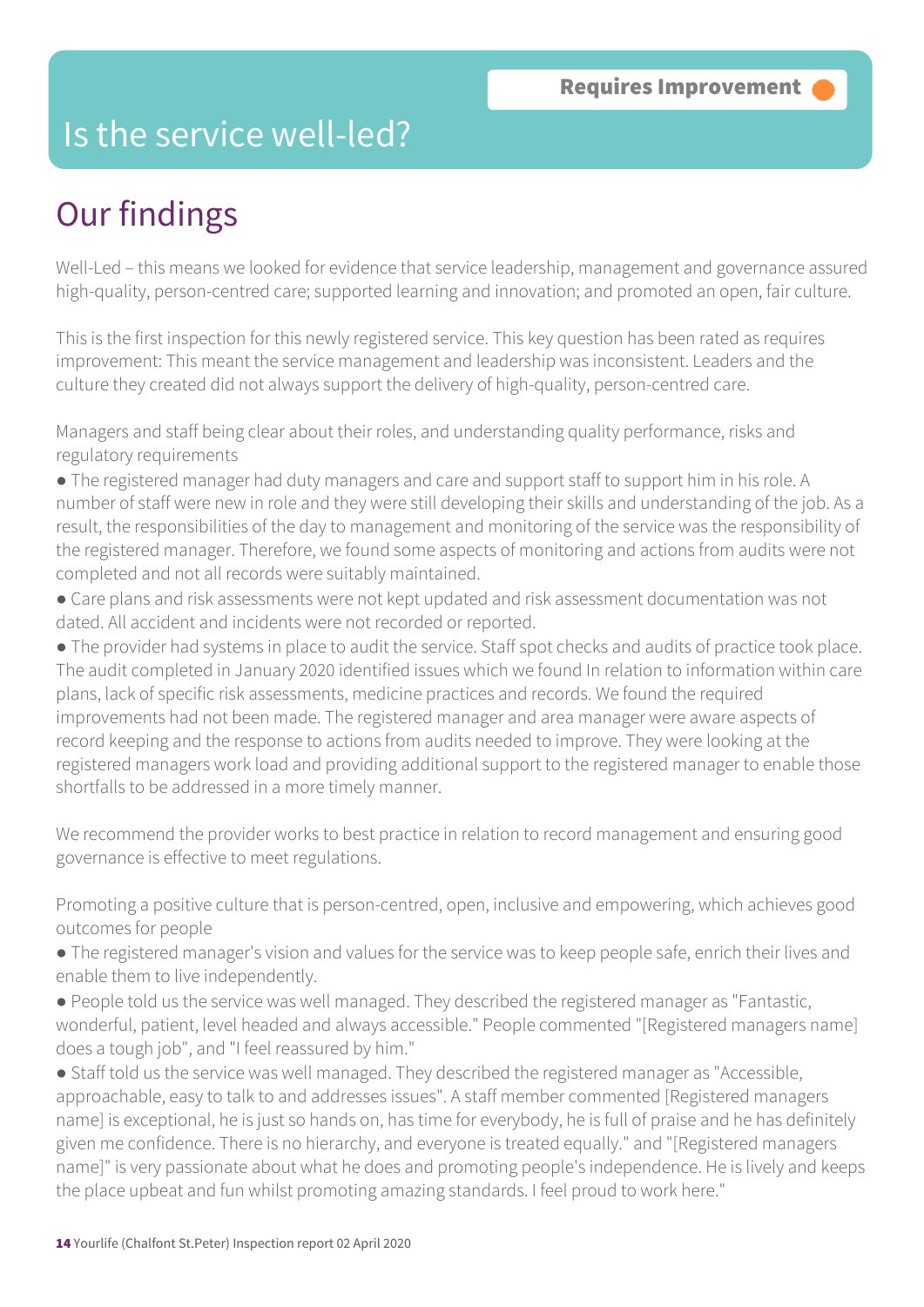● The registered manager had recently been nominated by homeowners for the estate managers award and many positive testimonies were provided by them to support the nomination.

How the provider understands and acts on the duty of candour, which is their legal responsibility to be open and honest with people when something goes wrong

• The provider had a duty of candour policy in place and the registered manager was aware of their responsibilities to be open and transparent when things went wrong and to follow this up with a letter of apology to the person. They advised they recognised from a recent incident that they had provided the person with a verbal apology but had not followed it up with a written apology. However, they were aware they need to do that in future.

● During the inspection the registered manager and staff team were open and honest during their discussions with us and they were receptive to feedback to enable them to further improve the service.

Engaging and involving people using the service, the public and staff, fully considering their equality characteristics

● Systems were in place to get feedback on the service provided. People were invited to give feedback at six weeks of moving into the service and then again at eight months. This feedback was used to improve the moving in process as well as address any issues of living within the service.

● People receiving the regulated activity personal care had regular reviews of their care and the service facilitated home owners' meetings which addressed issues relating to the building, staffing and was used to keep people updated and informed. People and their relatives told us they felt well informed.

● Team meetings took place, although not frequently. The registered manager had identified these were difficult due to staff working split shifts and the service having a small staff team. As a result, they had set up regular email updates with the staff team to keep them informed and promote communication within the team. Staff felt communication was good. They told us handover sheets and a communication book was in place to further enhance communication and promote team work.

Continuous learning and improving care

- The service had worked closely with a person and their family member to provide a flexible service which had led to improvements in the person's care and well-being.
- Staff felt they were constantly learning and developing to enable them to take on other tasks and responsibilities.

Working in partnership with others

• The service worked closely with staff, homeowners, their families and the developer to provide a quality service to people.

● They liaised with the Local Authorities when required and was getting themselves established in the local community.